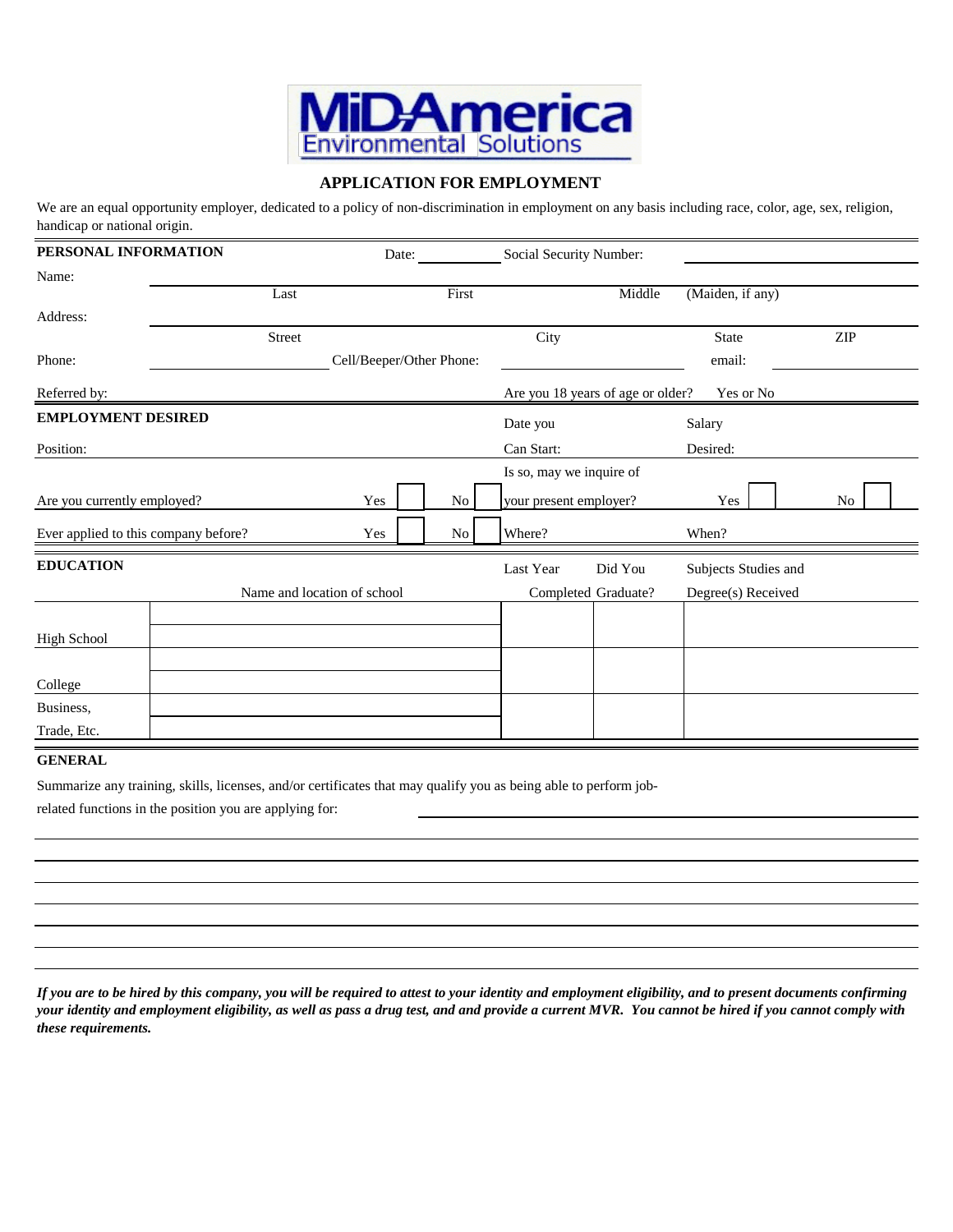# **MiD-America Environmental Solutions**

### **APPLICATION FOR EMPLOYMENT**

### **PREVIOUS THREE YEARS RESIDENCY**

| Street                               | City | State | Zip | # Years |  |
|--------------------------------------|------|-------|-----|---------|--|
| Street                               | City | State | Zip | # Years |  |
| Street                               | City | State | Zip | # Years |  |
| Attach Sheet if More Space is Needed |      |       |     |         |  |

## **LICENSE INFORMATION**

Section 383.21 FMCSR states "No person who operates a commercial motor vehicle shall at any time have more than one driver's license." I certify that I do not have more than one motor vehicle license, the information for which is listed below.

| <b>State</b>                                                                                                                                                                                                                                                                                                                                                                                                       | <b>License Number</b>                |                                       | Type   |                                            | <b>Expiration Date</b> |                |
|--------------------------------------------------------------------------------------------------------------------------------------------------------------------------------------------------------------------------------------------------------------------------------------------------------------------------------------------------------------------------------------------------------------------|--------------------------------------|---------------------------------------|--------|--------------------------------------------|------------------------|----------------|
| <b>DRIVING EXPERIENCE</b>                                                                                                                                                                                                                                                                                                                                                                                          |                                      |                                       |        |                                            |                        |                |
|                                                                                                                                                                                                                                                                                                                                                                                                                    | Type of Equipment                    |                                       |        | Dates                                      |                        | Approx. No. of |
| Class of Equipment                                                                                                                                                                                                                                                                                                                                                                                                 | (Van, Tank, Flat, Etc.)              |                                       | From   | To                                         |                        | Miles (Total)  |
| <b>Straight Truck</b>                                                                                                                                                                                                                                                                                                                                                                                              |                                      |                                       |        |                                            |                        |                |
| Tractor and Semi-Trailer                                                                                                                                                                                                                                                                                                                                                                                           |                                      |                                       |        |                                            |                        |                |
| Tractor - Two Trailers                                                                                                                                                                                                                                                                                                                                                                                             |                                      |                                       |        |                                            |                        |                |
| <b>Tractor - Tanker</b>                                                                                                                                                                                                                                                                                                                                                                                            |                                      |                                       |        |                                            |                        |                |
| Other                                                                                                                                                                                                                                                                                                                                                                                                              |                                      |                                       |        |                                            |                        |                |
| ACCIDENT RECORD FOR PAST 3 YEARS OR MORE (ATTACH SHEET IF MORE SPACE IS NEEDED)                                                                                                                                                                                                                                                                                                                                    |                                      |                                       |        |                                            |                        |                |
|                                                                                                                                                                                                                                                                                                                                                                                                                    | Nature of Accident                   |                                       | Number | Number                                     | Chemical               |                |
| Dates                                                                                                                                                                                                                                                                                                                                                                                                              | (Head-On, Rear-End, Upset, Etc.)     |                                       |        | Fatalities                                 | Injuries               | Spills         |
|                                                                                                                                                                                                                                                                                                                                                                                                                    |                                      |                                       |        |                                            |                        | Yes or No      |
|                                                                                                                                                                                                                                                                                                                                                                                                                    |                                      |                                       |        |                                            |                        | Yes or No      |
|                                                                                                                                                                                                                                                                                                                                                                                                                    |                                      |                                       |        |                                            |                        | Yes or No      |
| TRAFFIC CONVICTIONS AND FORFEITURES FOR THE PAST 3 YEARS (Other than parking violations)                                                                                                                                                                                                                                                                                                                           |                                      |                                       |        |                                            |                        |                |
| Date Convicted                                                                                                                                                                                                                                                                                                                                                                                                     | <b>State of Violation</b><br>Penalty |                                       |        |                                            |                        |                |
| (month/year)                                                                                                                                                                                                                                                                                                                                                                                                       | Violation                            | Location                              |        | (forfeited bond, collateral and/or points) |                        |                |
|                                                                                                                                                                                                                                                                                                                                                                                                                    |                                      |                                       |        |                                            |                        |                |
|                                                                                                                                                                                                                                                                                                                                                                                                                    |                                      |                                       |        |                                            |                        |                |
|                                                                                                                                                                                                                                                                                                                                                                                                                    |                                      | Attach sheet if more space is needed. |        |                                            |                        |                |
|                                                                                                                                                                                                                                                                                                                                                                                                                    |                                      |                                       |        |                                            |                        | No             |
| A. Have you ever been denied a license, permit or privilege to operate a motor vehicle?                                                                                                                                                                                                                                                                                                                            |                                      |                                       |        |                                            | <b>Yes</b>             |                |
| If yes, explain $\frac{1}{\sqrt{1-\frac{1}{\sqrt{1-\frac{1}{\sqrt{1-\frac{1}{\sqrt{1-\frac{1}{\sqrt{1-\frac{1}{\sqrt{1-\frac{1}{\sqrt{1-\frac{1}{\sqrt{1-\frac{1}{\sqrt{1-\frac{1}{\sqrt{1-\frac{1}{\sqrt{1-\frac{1}{\sqrt{1-\frac{1}{\sqrt{1-\frac{1}{\sqrt{1-\frac{1}{\sqrt{1-\frac{1}{\sqrt{1-\frac{1}{\sqrt{1-\frac{1}{\sqrt{1-\frac{1}{\sqrt{1-\frac{1}{\sqrt{1-\frac{1}{\sqrt{1-\frac{1}{\sqrt{1-\frac{1}{\$ |                                      |                                       |        |                                            |                        |                |
| B. Has any license, permit or privilege ever been suspended or revoked?                                                                                                                                                                                                                                                                                                                                            |                                      |                                       |        |                                            | Yes                    | No             |
|                                                                                                                                                                                                                                                                                                                                                                                                                    |                                      |                                       |        |                                            |                        |                |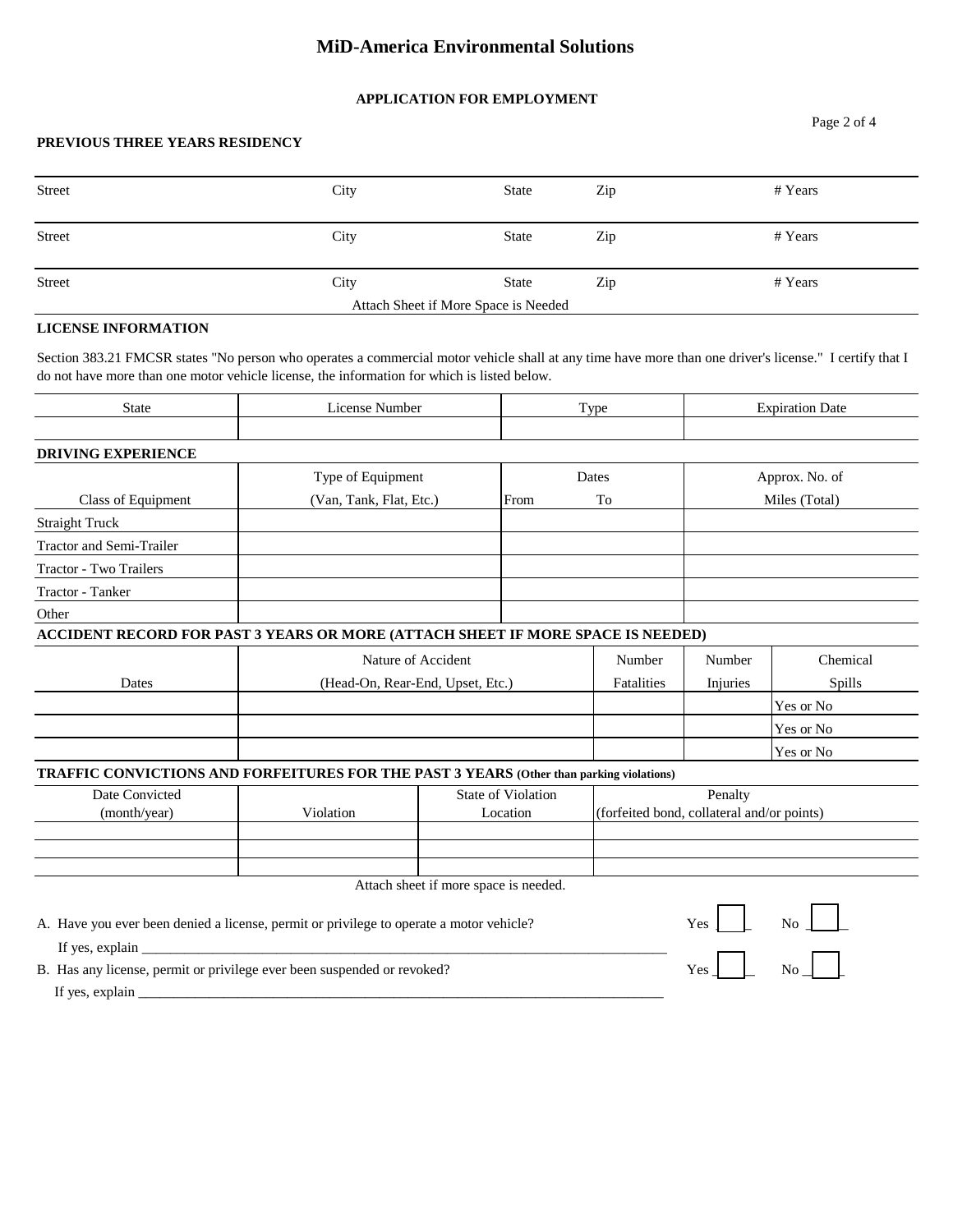## **MiD-America Environmental Solutions**

#### **APPLICATION FOR EMPLOYMENT**

#### **EMPLOYMENT HISTORY**

Provide the following information for your past three employers, assignments or volunteer activities, starting with the most recent.

| From:                | To: | Employer:           |                                                    | Telephone: |  |
|----------------------|-----|---------------------|----------------------------------------------------|------------|--|
| Job Title:           |     |                     | Address:                                           |            |  |
| Supervisor and Title |     |                     | Nature of work performed and job responsibilities: |            |  |
| Reason for Leaving:  |     | Hourly Rate/Salary: | Start: \$<br>per<br>Final: \$<br>per               |            |  |

Were you subject to the Federal Motor Carrier Safety Regulations (FMCSRs) while employed by the previous employer? Yes No

Was the previous job position designated as a safety sensitive function in any DOT regulated mode, subject to alcohol and controlled substances testing requirements as required by 49 CRF Part 40? Yes No

| From:                | To: | Employer:                                          |                     | Telephone:                           |
|----------------------|-----|----------------------------------------------------|---------------------|--------------------------------------|
| Job Title:           |     |                                                    | Address:            |                                      |
| Supervisor and Title |     | Nature of work performed and job responsibilities: |                     |                                      |
| Reason for Leaving:  |     |                                                    | Hourly Rate/Salary: | Start: \$<br>per<br>Final: \$<br>per |

Were you subject to the Federal Motor Carrier Safety Regulations (FMCSRs) while employed by the previous employer? Yes  $\Box$  No

Was the previous job position designated as a safety sensitive function in any DOT regulated mode, subject to alcohol and controlled substances testing requirements as required by 49 CRF Part 40? Yes No

| From:                | To: | Employer:                                          |                     | Telephone:             |            |
|----------------------|-----|----------------------------------------------------|---------------------|------------------------|------------|
| Job Title:           |     | Address:                                           |                     |                        |            |
| Supervisor and Title |     | Nature of work performed and job responsibilities: |                     |                        |            |
| Reason for Leaving:  |     |                                                    | Hourly Rate/Salary: | Start: \$<br>Final: \$ | per<br>per |

Were you subject to the Federal Motor Carrier Safety Regulations (FMCSRs) while employed by the previous employer? Yes No

Was the previous job position designated as a safety sensitive function in any DOT regulated mode, subject to alcohol and controlled substances testing requirements as required by 49 CRF Part 40? Yes No

**REFERENCES:** List below three persons not related to you, whom you have known at least one year.

| Name               | Telephone | Years Known |
|--------------------|-----------|-------------|
|                    |           |             |
| $\mathcal{L}$<br>∸ |           |             |
| 3                  |           |             |